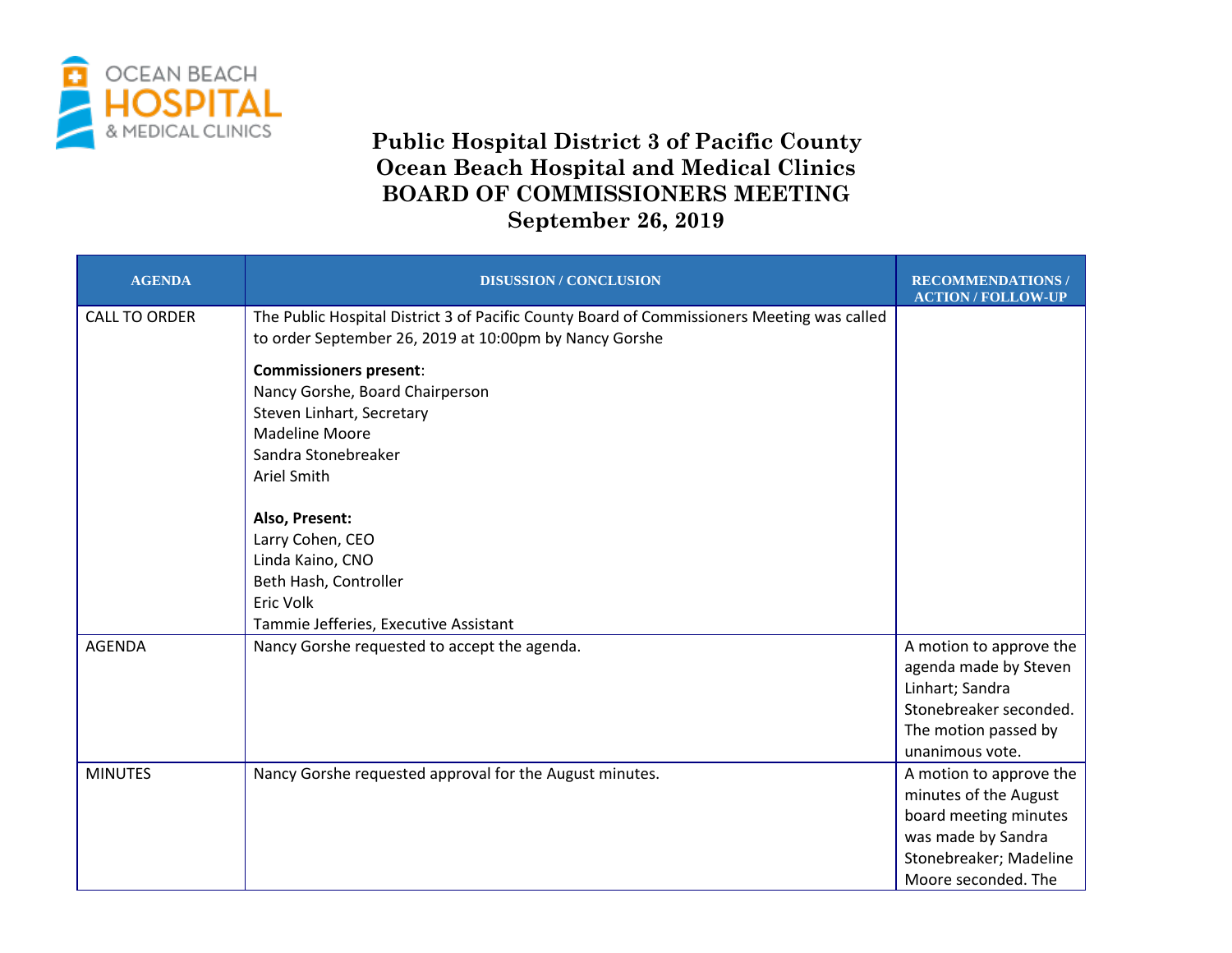|                         |                                                                                              | motion passed by        |
|-------------------------|----------------------------------------------------------------------------------------------|-------------------------|
|                         |                                                                                              | unanimous vote.         |
| <b>Board Education</b>  | ActionCue review by Julie Oakes                                                              |                         |
| <b>Board</b>            | September 2019 - Board Meeting Schedule:                                                     |                         |
| Communication           | Environment of Care - Tuesday, $10/08/2019$ @ 1:00 PM;                                       |                         |
|                         | Foundation Meeting - Tuesday, $10/108/2019$ @ 4:00 AM                                        |                         |
|                         | Quality Committee - Wednesday, 10/17/2019 @ 1:30 PM;                                         |                         |
|                         | Strategic Planning Committee - Unknown                                                       |                         |
|                         | Finance Committee - 10/17/2019 at 11:30 AM                                                   |                         |
|                         | Board Meeting - Thursday, 10/24/2019 - 4pm                                                   |                         |
|                         |                                                                                              |                         |
|                         | Reminder - the board meetings will go back to 4pm beginning in October.                      |                         |
| Consent Agenda          | Leadership Communication                                                                     | A motion to approve the |
|                         |                                                                                              | consent agenda was      |
|                         |                                                                                              | made by Steven Linhart; |
|                         |                                                                                              | Ariel Smith seconded.   |
|                         |                                                                                              | The motion passed by    |
|                         |                                                                                              | unanimous vote.         |
| <b>Quality Report</b>   | Quality Report - no discussion                                                               |                         |
| <b>EOC Report</b>       | Steven gave a brief report on EOC.                                                           |                         |
| <b>Medical Staff</b>    | None.                                                                                        |                         |
| Foundation update       | Madeline talked about they are recruiting for more members. The foundation has planned       |                         |
|                         | a special evening event for donors who contributed to the Ocean Park Clinic and the CT       |                         |
|                         | scan. This is an invitation only evet. Nansen has agreed to campaign the Naselle Clinic. She |                         |
|                         | feels that she some strong connections that would be willing to help. Madeline shared        |                         |
|                         | that she will not be available to attend the October foundation board meeting, if any of     |                         |
|                         | the board members would like to go in her place, they are welcome to. Sandra mention         |                         |
|                         | she may be available.                                                                        |                         |
| Community<br>Health     | The board of commissioners have reviewed the 2019-2021 Community Health Needs                | A motion to approve the |
| <b>Needs Assessment</b> | Assesment;                                                                                   | 2019-2021 Community     |
|                         |                                                                                              | <b>Health Needs</b>     |
|                         |                                                                                              | Assesment; was made     |
|                         |                                                                                              | by Steven Linhart;      |
|                         |                                                                                              | <b>Madeline Moore</b>   |
|                         |                                                                                              | seconded. The motion    |
|                         |                                                                                              | passed by unanimous     |
|                         |                                                                                              | vote.                   |
| Finance Report-         | Larry presented the August Finance report. See attached.                                     |                         |
| August                  |                                                                                              |                         |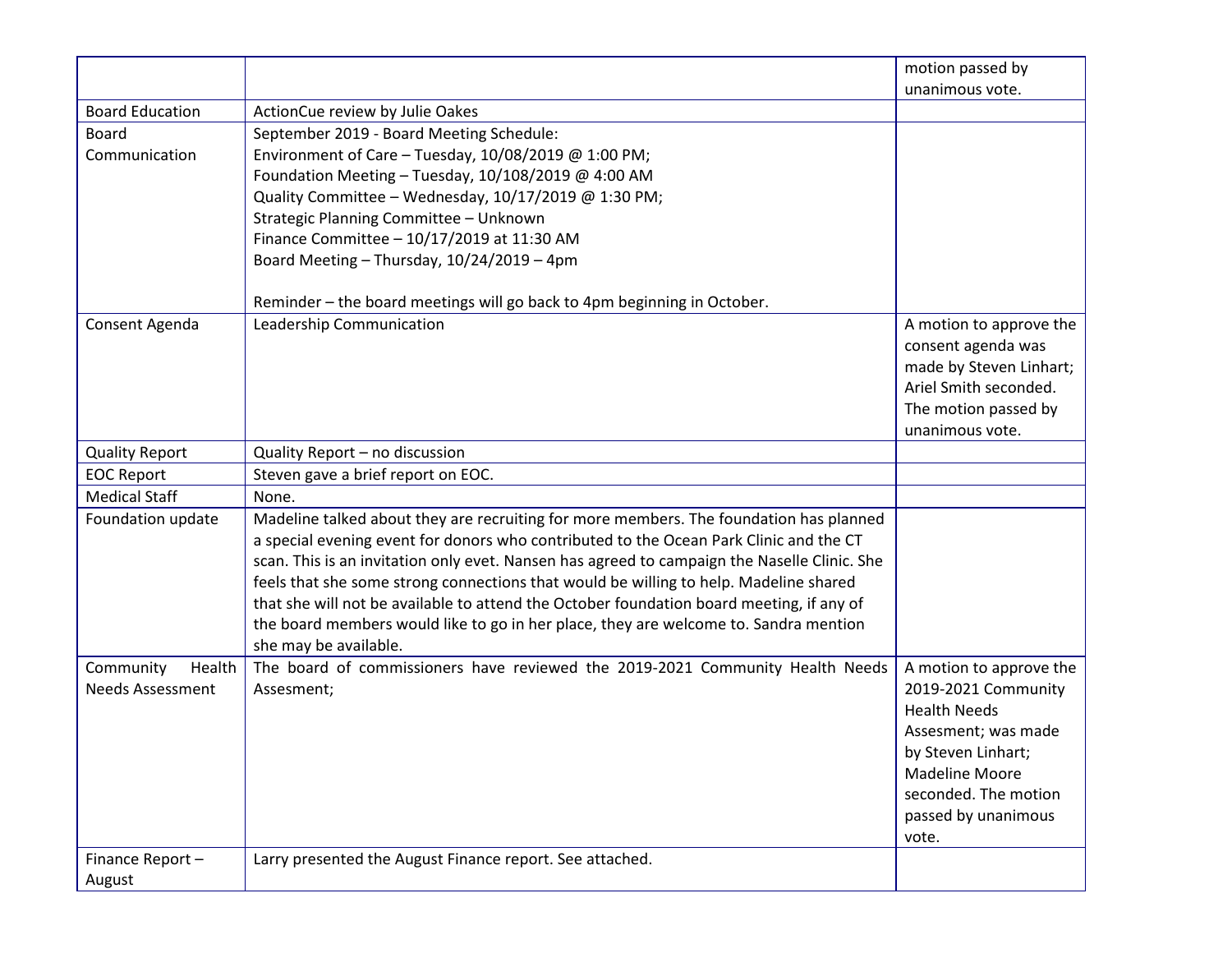|                   | <b>August Vouchers:</b>                                                                       | A motion to approve the |
|-------------------|-----------------------------------------------------------------------------------------------|-------------------------|
| <b>CEO Report</b> |                                                                                               | August vouchers was     |
|                   | 26872 thru 27176 Total Distribution Accounts Payable \$1,857,334.40                           | made by Steven Linhart; |
|                   | General Account - including ACT Transactions & Wires                                          | Ariel Smith seconded.   |
|                   | 5819 thru 5822 & 1026-1028, Net Wages including direct deposit transactions                   | The motion passed by    |
|                   | \$959,869.86                                                                                  | unanimous vote.         |
|                   |                                                                                               |                         |
|                   | Total General Account: \$2,817,204.26                                                         |                         |
|                   | Total Bond Account: \$205,780.49                                                              |                         |
|                   | Total: \$3,022,984.75                                                                         |                         |
|                   |                                                                                               |                         |
|                   | Larry reviewed the financials. Inpatient admissiones stayed the same from July; inpatient     |                         |
|                   | length of stay was was down; swing bed admissions was the same as July. Swing bed             |                         |
|                   | length of stay was quite a bit lower than July. Gross AR days are at 61 days. Days of cash at |                         |
|                   | 124.                                                                                          |                         |
|                   | Financial Stewardship: Larry talked about how the nurse call system went down. They are       |                         |
|                   | looking into a new system at around \$78,947.00                                               |                         |
|                   |                                                                                               |                         |
|                   | Larry shared he has spoken to "Emerald Title" to handle the sale of the Ocean Beach           |                         |
|                   | Physical Therapy building. The price is at \$365,000. Looking at a closing date of October    |                         |
|                   | 16, 2019.                                                                                     |                         |
|                   |                                                                                               |                         |
|                   |                                                                                               |                         |
|                   | 3D Mammogram Update - post-test for EFI levels after the shielding                            |                         |
|                   | and electric line "bonding" again "FAILED" in the current room  so                            |                         |
|                   | - Can't switch Ultrasound and Mammography - US needs a bathroom                               |                         |
|                   |                                                                                               |                         |
|                   | - Using of the "Cardiac Stress Test" - near US and patient often go from                      |                         |
|                   | Mamm to Ultrasound (the room are connected by a bathroom - maybe                              |                         |
|                   | make the room spa-like (Phase III).                                                           |                         |
|                   |                                                                                               |                         |
|                   | Marketing - Carol Zarhorsky will be developing a annual report to be sent out to the          |                         |
|                   | community. Larry showed what it might look like.                                              |                         |
|                   |                                                                                               |                         |
|                   | Provider recruitment:                                                                         |                         |
|                   | Rewa Banks, FNP - Currently lives in Ohio, coming for an interview next Monday/Tuesday.       |                         |
|                   | Wants to move to WA., already has a WA. license  completing a "Doctor of Nursing"             |                         |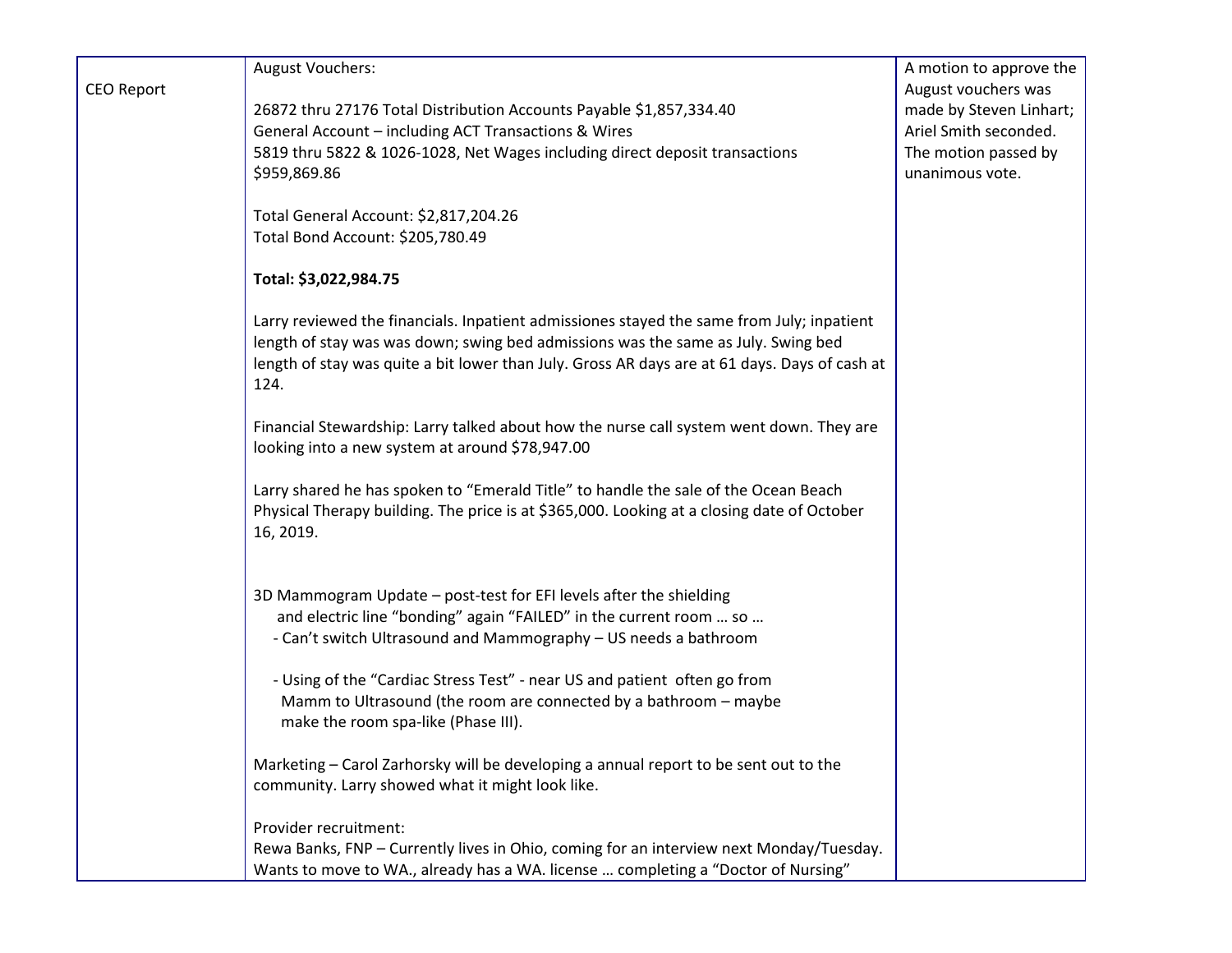(Population Health) in June, 2020 and the second candidate - Barbara Franklin, FNP … Currently in Grants Pass, OR … wants to move to NW OR or SW WA and get away from "fire zones" … has a WA. license that needs to be reactivated – still awaiting some references. There is a third candidate, waiting for completion of the application.

Naselle Clinic update – still waiting for a third proposal to come in. as it looks now the price has gone up from what Larry originally planned. It looks like it will be around \$350,247.18 to fully complete the Naselle Clinic project.

- 1. Other projects X-Ray machine in Radiology Department Philips "found" and delivered a "Collimator" that will be installed on 9/25 and 9/26 – saving \$237,000 (Philips) or at least \$110,000 (Siemens) as we can use our current "wireless digital plate" system; and,
- 2. Portable X-ray machine has been "glitchy" but recently had "multiple circuit boards" replaced including a "battery charging board" and a full new set of "batteries" installed this week (saves \$146,000) – Radiology reports it has been stable



- 3) The savings from the "free service" contract ~pays for he  $2^{nd}$  unit;
- 4) There is also a ~10% savings on reagents for a 2 unit deal!
- 5) Less cost in Quality Control reagents!

2020 Proposed budget – During the October board meeting, the 2020 proposed budget will be presented.